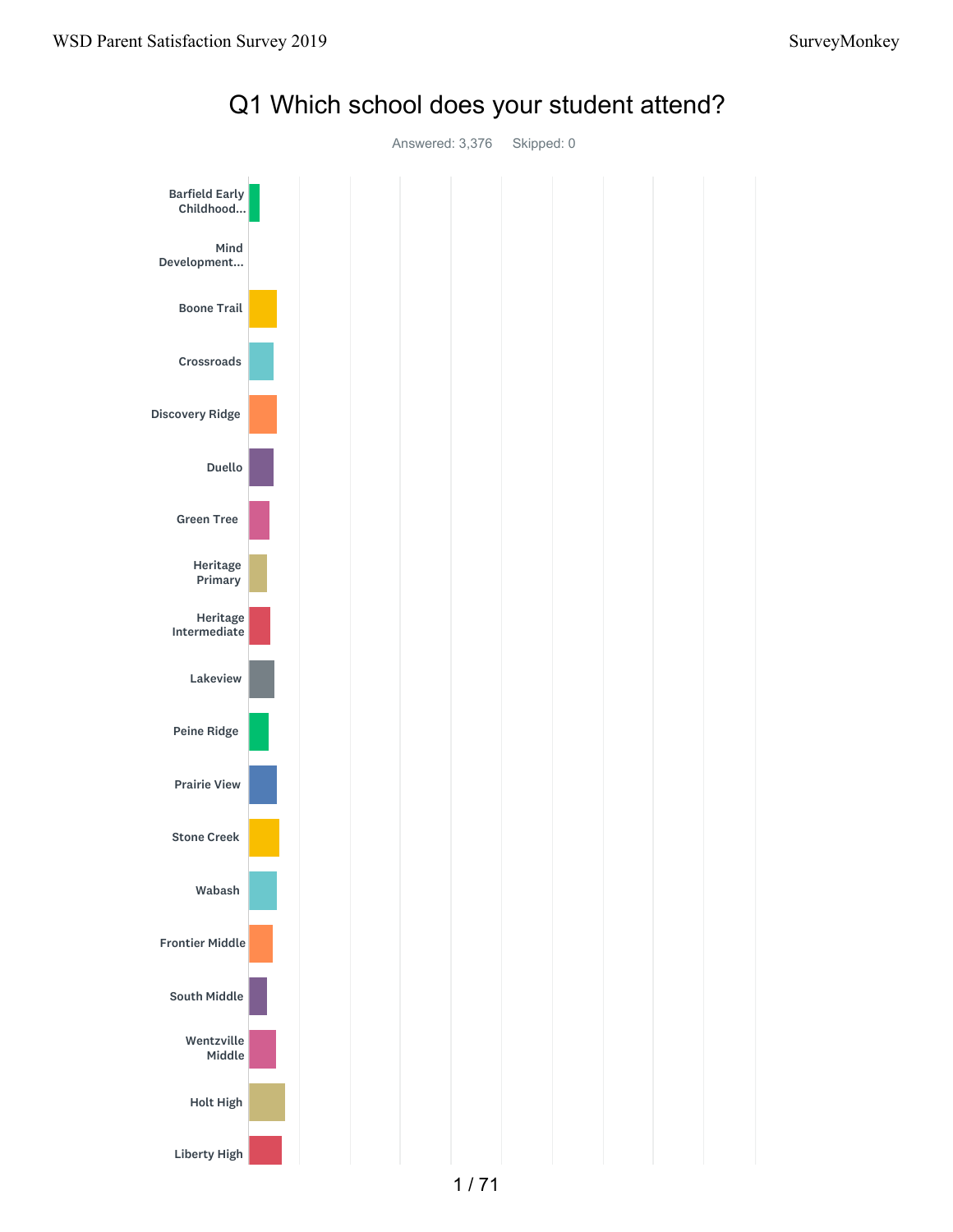

| <b>ANSWER CHOICES</b>                             | <b>RESPONSES</b> |                |
|---------------------------------------------------|------------------|----------------|
| Barfield Early Childhood Special Education Center | 2.34%            | 79             |
| Mind Development Center                           | 0.06%            | $\overline{2}$ |
| <b>Boone Trail</b>                                | 5.75%            | 194            |
| Crossroads                                        | 5.01%            | 169            |
| Discovery Ridge                                   | 5.66%            | 191            |
| Duello                                            | 4.92%            | 166            |
| <b>Green Tree</b>                                 | 4.15%            | 140            |
| Heritage Primary                                  | 3.85%            | 130            |
| Heritage Intermediate                             | 4.35%            | 147            |
| Lakeview                                          | 5.15%            | 174            |
| Peine Ridge                                       | 4.03%            | 136            |
| Prairie View                                      | 5.75%            | 194            |
| Stone Creek                                       | 6.16%            | 208            |
| Wabash                                            | 5.75%            | 194            |
| <b>Frontier Middle</b>                            | 4.83%            | 163            |
| South Middle                                      | 3.82%            | 129            |
| Wentzville Middle                                 | 5.42%            | 183            |
| Holt High                                         | 7.41%            | 250            |
| Liberty High                                      | 6.75%            | 228            |
| <b>Timberland High</b>                            | 8.86%            | 299            |
| <b>TOTAL</b>                                      |                  | 3,376          |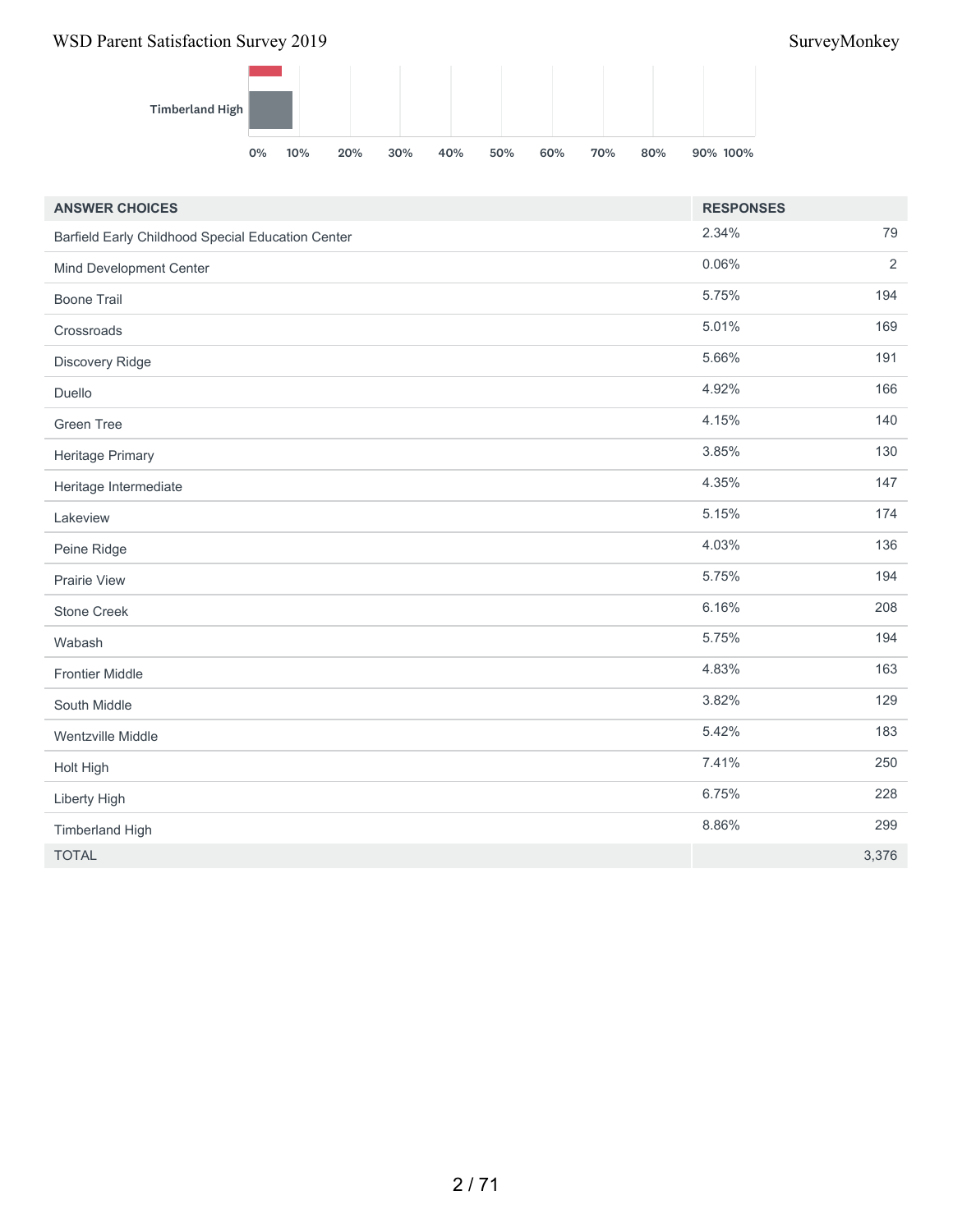

## Q2 Instruction: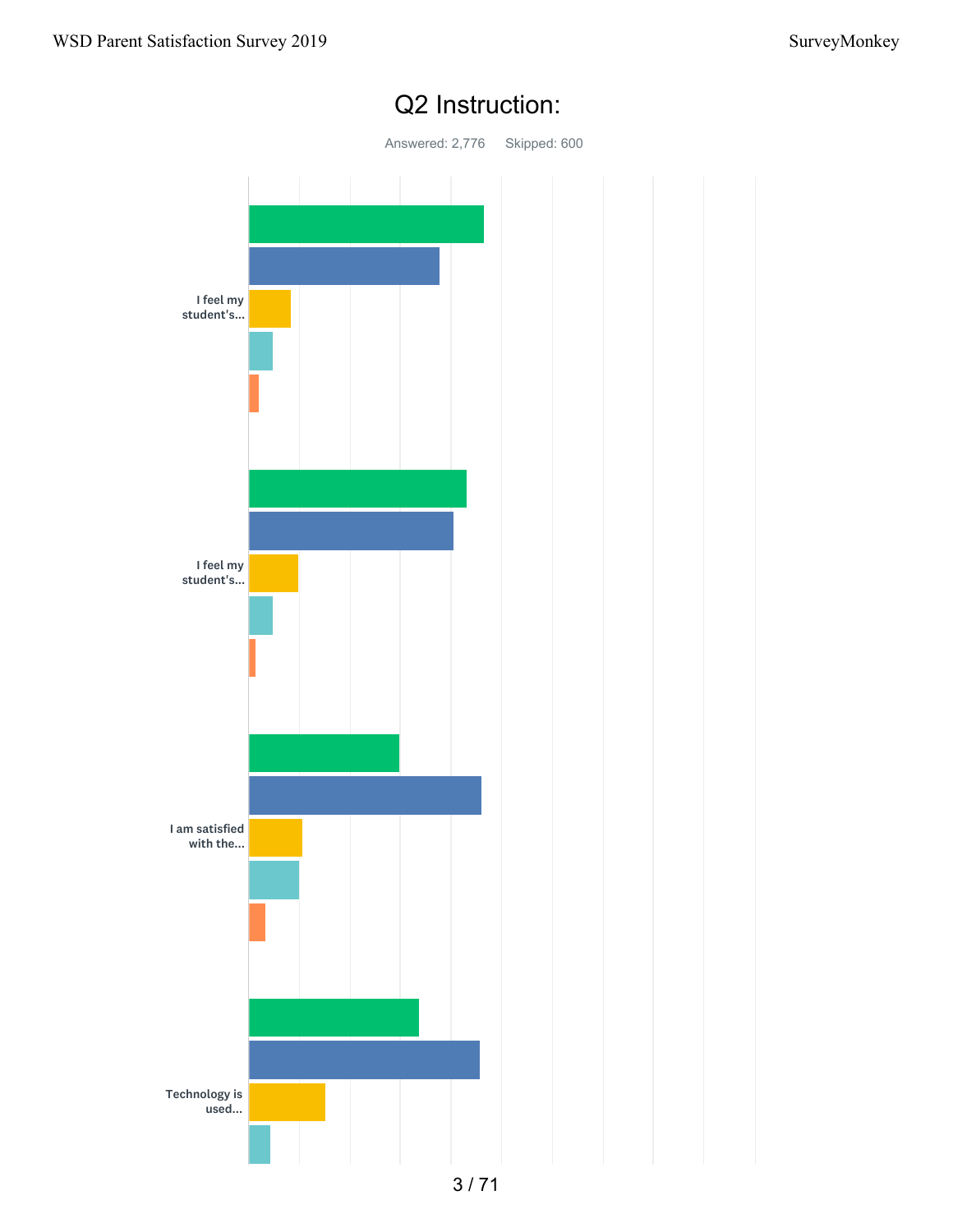

Strongly Disagree

|                                                       | <b>STRONGLY</b><br><b>AGREE</b> | <b>AGREE</b> | <b>NOT</b><br><b>SURE</b> | <b>DISAGREE</b> | <b>STRONGLY</b><br><b>DISAGREE</b> | <b>TOTAL</b> |
|-------------------------------------------------------|---------------------------------|--------------|---------------------------|-----------------|------------------------------------|--------------|
| I feel my student's teacher cares about my student's  | 46.61%                          | 37.92%       | $8.44\%$                  | 4.87%           | 2.16%                              | 2.774        |
| success.                                              | 1.293                           | 1.052        | 234                       | 135             | 60                                 |              |
| I feel my student's teacher has high expectations for | 43.05%                          | 40.67%       | 9.85%                     | 4.91%           | $1.52\%$                           | 2.771        |
| learning achievement.                                 | 1.193                           | 1.127        | 273                       | 136             | 42                                 |              |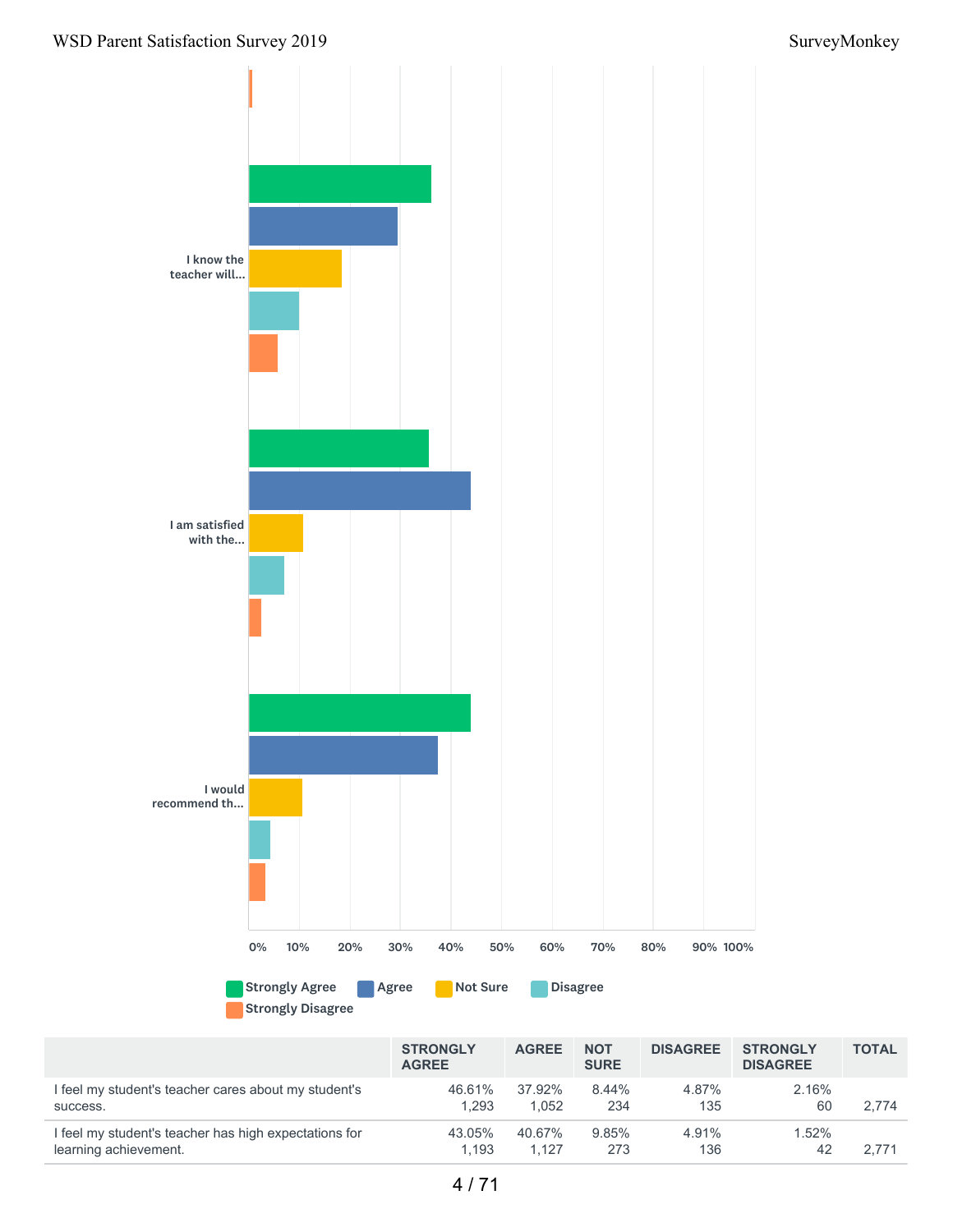| am satisfied with the amount/difficulty of homework  | 29.90% | 45.97% | 10.65% | $10.04\%$ | 3.43% |       |
|------------------------------------------------------|--------|--------|--------|-----------|-------|-------|
| my student is assigned.                              | 828    | 1.273  | 295    | 278       | 95    | 2.769 |
| Technology is used effectively to enhance my child's | 33.59% | 45.83% | 15.17% | 4.48%     | 0.94% |       |
| learning.                                            | 930    | 1.269  | 420    | 124       | 26    | 2.769 |
| know the teacher will call me if my student has a    | 36.09% | 29.55% | 18.46% | 10.08%    | 5.82% |       |
| problem in class.                                    | 999    | 818    | 511    | 279       | 161   | 2.768 |
| am satisfied with the instruction at my school.      | 35.78% | 43.89% | 10.89% | 7.02%     | 2.42% |       |
|                                                      | 989    | 1.213  | 301    | 194       | 67    | 2.764 |
| would recommend this school to other parents.        | 43.95% | 37.46% | 10.76% | 4.42%     | 3.41% |       |
|                                                      | 1.213  | 1.034  | 297    | 122       | 94    | 2.760 |
|                                                      |        |        |        |           |       |       |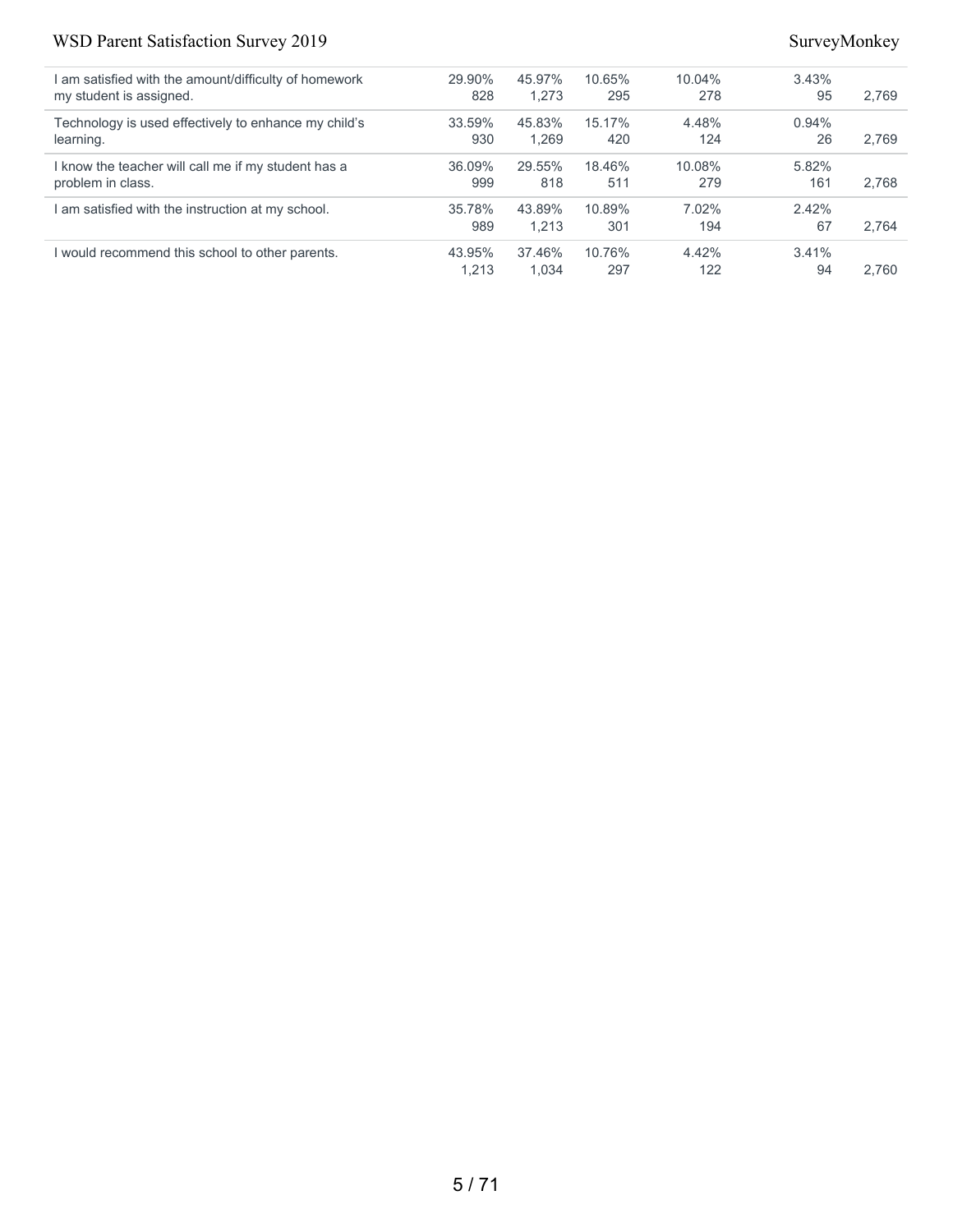

# Q3 School Safety, Discipline and Character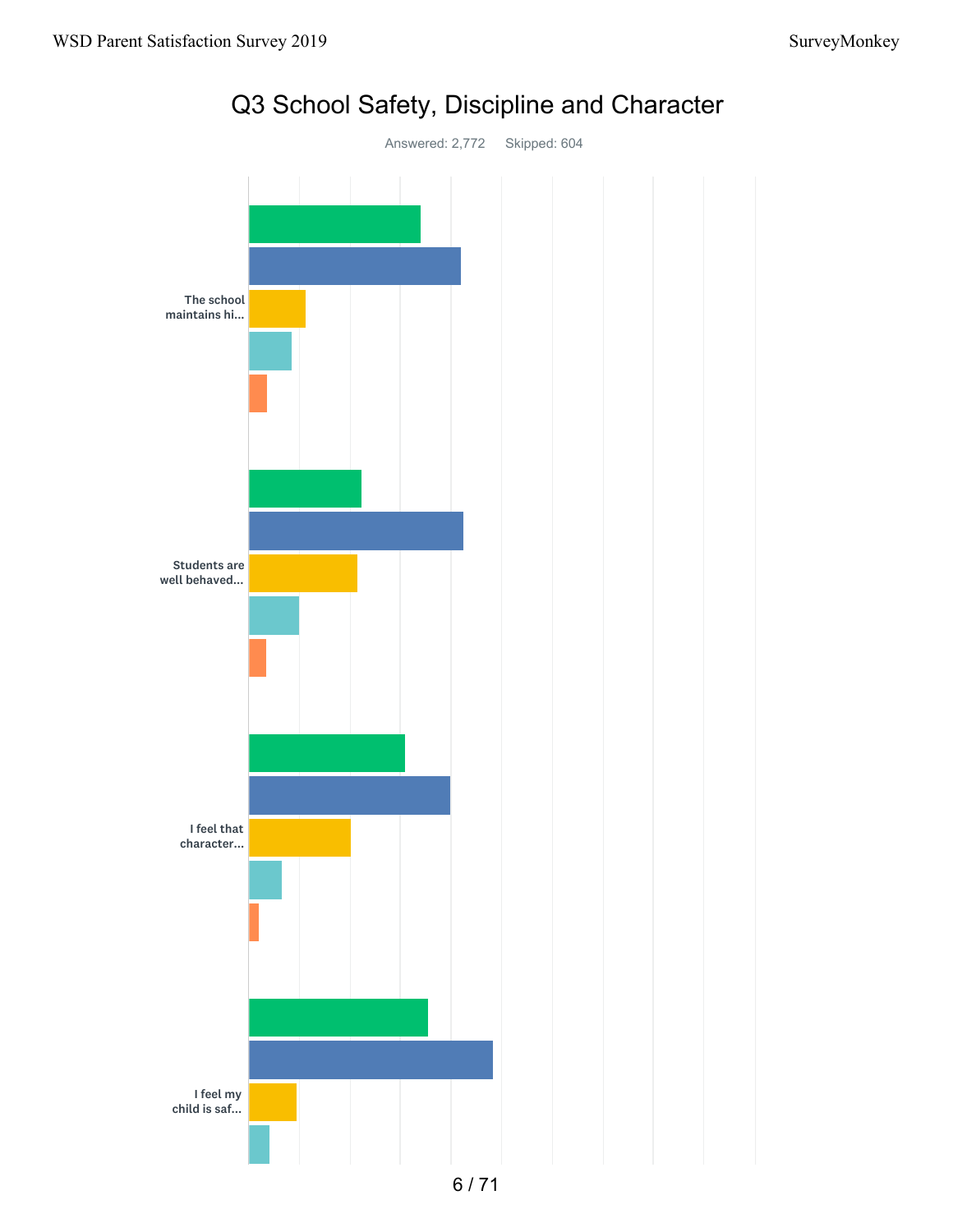

|                                                        | <b>STRONGLY</b><br><b>AGREE</b> | <b>AGREE</b>    | <b>NOT</b><br><b>SURE</b> | <b>DISAGREE</b> | <b>STRONGLY</b><br><b>DISAGREE</b> | <b>TOTAL</b> |
|--------------------------------------------------------|---------------------------------|-----------------|---------------------------|-----------------|------------------------------------|--------------|
| The school maintains high standards for behavior.      | 34.12%<br>943                   | 42.11%<br>1.164 | 11.36%<br>314             | 8.65%<br>239    | 3.76%<br>104                       | 2.764        |
| Students are well behaved and respectful at my school. | 22.39%<br>620                   | 42.43%<br>1.175 | 21.56%<br>597             | 10.08%<br>279   | $3.54\%$<br>98                     | 2.769        |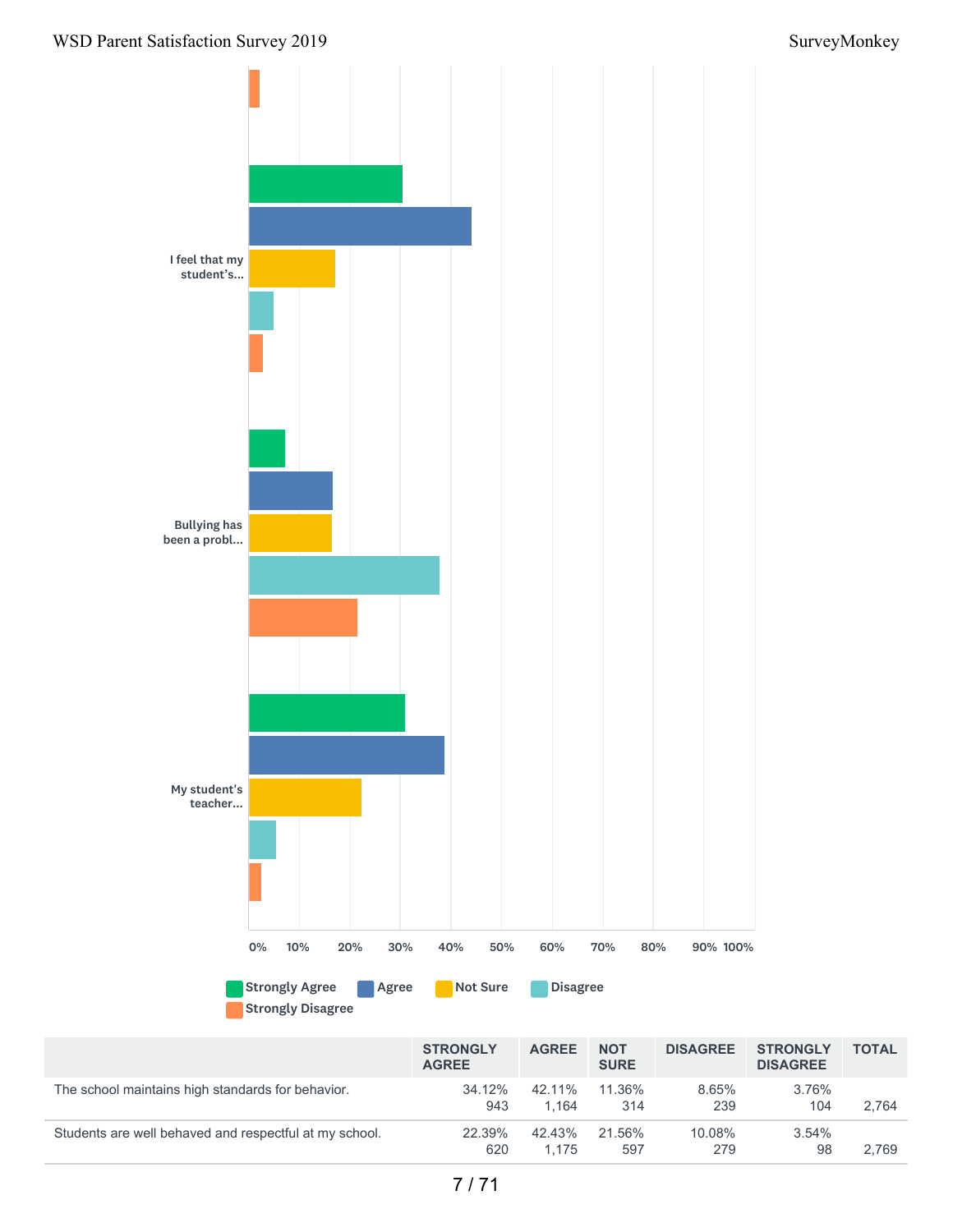| I feel that character education has had a positive influence | 31.04% | 39.88% | 20.21% | 6.74%  | 2.14%  |       |
|--------------------------------------------------------------|--------|--------|--------|--------|--------|-------|
| on the school and my student.                                | 857    | 1.101  | 558    | 186    | 59     | 2.761 |
| feel my child is safe at my school.                          | 35.48% | 48.37% | 9.67%  | 4.09%  | 2.39%  |       |
|                                                              | 980    | 1.336  | 267    | 113    | 66     | 2.762 |
| feel that my student's discipline issues are handled fairly. | 30.62% | 44.19% | 17.24% | 5.12%  | 2.83%  |       |
|                                                              | 844    | 1.218  | 475    | 141    | 78     | 2.756 |
| Bullying has been a problem for my student at school.        | 7.27%  | 16.76% | 16.58% | 37.89% | 21.50% |       |
|                                                              | 201    | 463    | 458    | 1.047  | 594    | 2.763 |
| My student's teacher maintains discipline without being      | 30.91% | 38.77% | 22.39% | 5.43%  | 2.50%  |       |
| overly harsh or rigid.                                       | 853    | 1.070  | 618    | 150    | 69     | 2.760 |
|                                                              |        |        |        |        |        |       |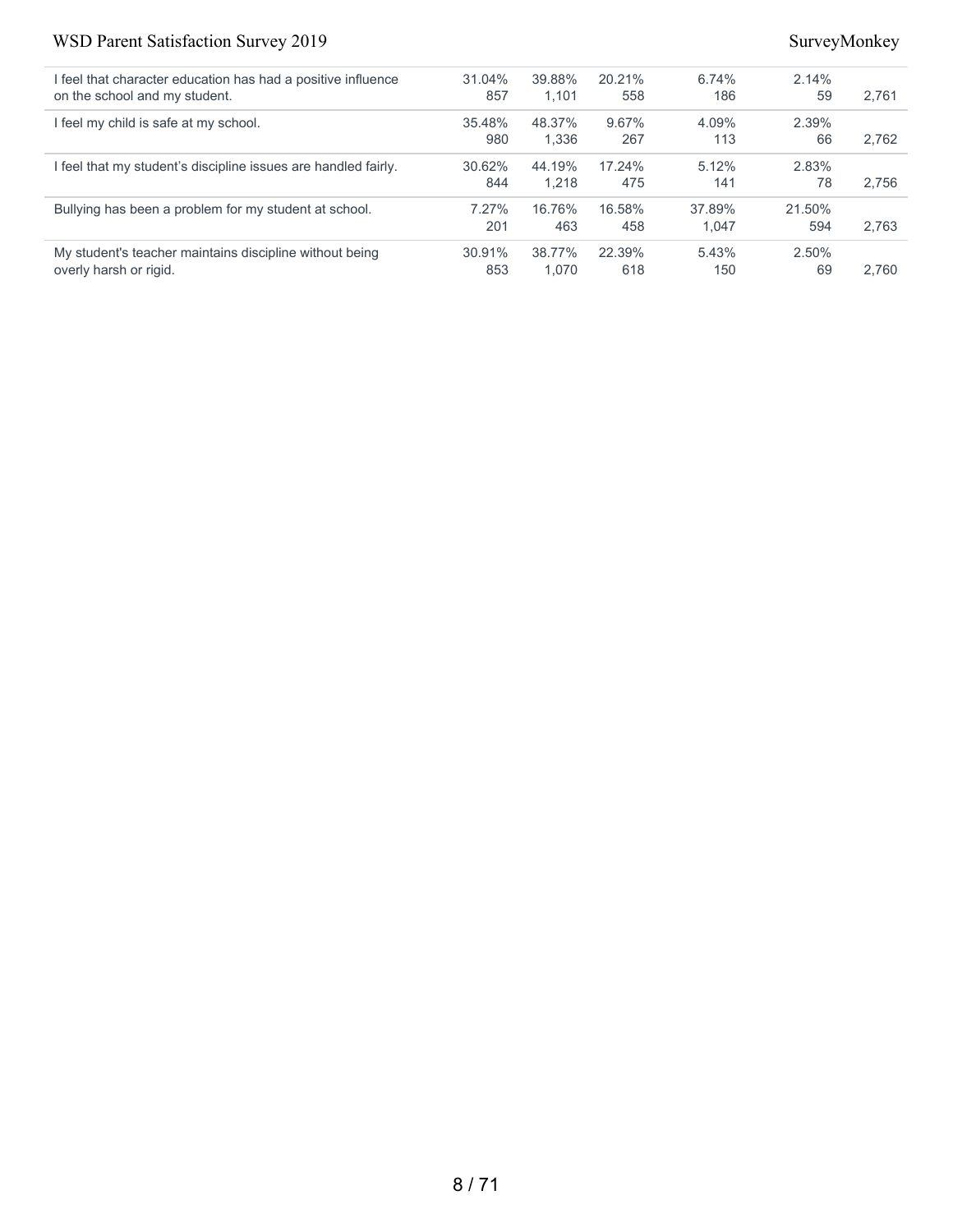

## Q4 School Culture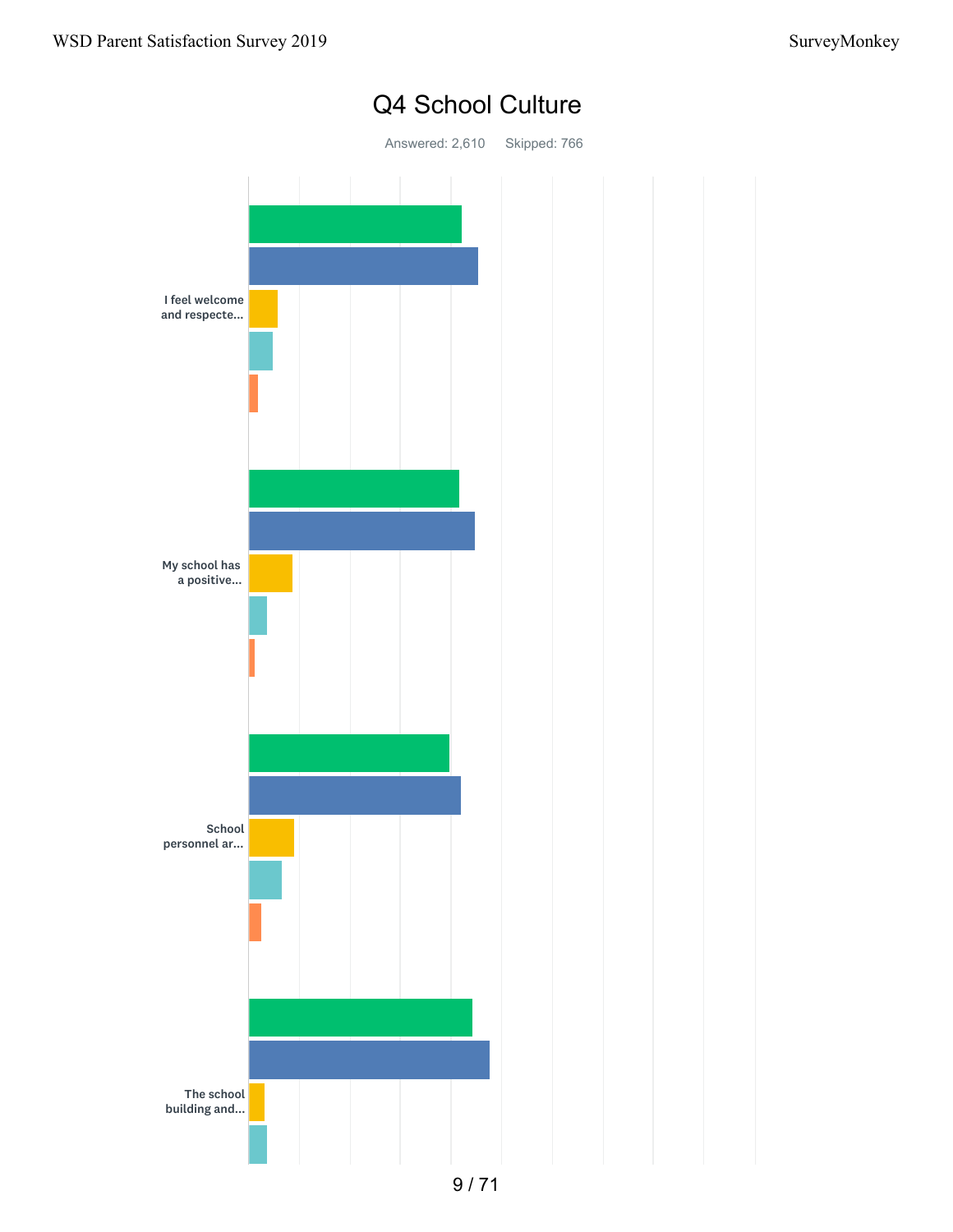

|                                                           | <b>STRONGLY</b><br><b>AGREE</b> | <b>AGREE</b> | <b>NOT</b><br><b>SURE</b> | <b>DISAGREE</b> | <b>STRONGLY</b><br><b>DISAGREE</b> | <b>TOTAL</b> |
|-----------------------------------------------------------|---------------------------------|--------------|---------------------------|-----------------|------------------------------------|--------------|
| I feel welcome and respected at my school.                | 42.25%                          | 45.32%       | 5.90%                     | 4.72%           | 1.80%                              |              |
|                                                           | 1.102                           | 1,182        | 154                       | 123             | 47                                 | 2,608        |
| My school has a positive learning environment.            | 41.57%                          | 44.68%       | 8.87%                     | 3.69%           | 1.19%                              |              |
|                                                           | 1.083                           | 1,164        | 231                       | 96              | 31                                 | 2,605        |
| School personnel are respectful, receptive and responsive | 39.72%                          | 42.06%       | 9.09%                     | 6.68%           | 2.46%                              |              |
| to input from students and parents.                       | 1.035                           | 1,096        | 237                       | 174             | 64                                 | 2,606        |
| The school building and grounds are kept in good repair.  | 44.26%                          | 47.79%       | $3.07\%$                  | 3.76%           | $1.11\%$                           |              |
|                                                           | 1.152                           | 1,244        | 80                        | 98              | 29                                 | 2,603        |
| There is an atmosphere of open communication at my        | 36.70%                          | 42.57%       | 10.21%                    | 7.64%           | 2.88%                              |              |
| school.                                                   | 956                             | 1.109        | 266                       | 199             | 75                                 | 2,605        |
| am satisfied with the number and variety of after school  | 29.33%                          | 44.15%       | 13.67%                    | 10.33%          | 2.53%                              |              |
| activities (clubs and sports) offered at my school.       | 764                             | 1.150        | 356                       | 269             | 66                                 | 2.605        |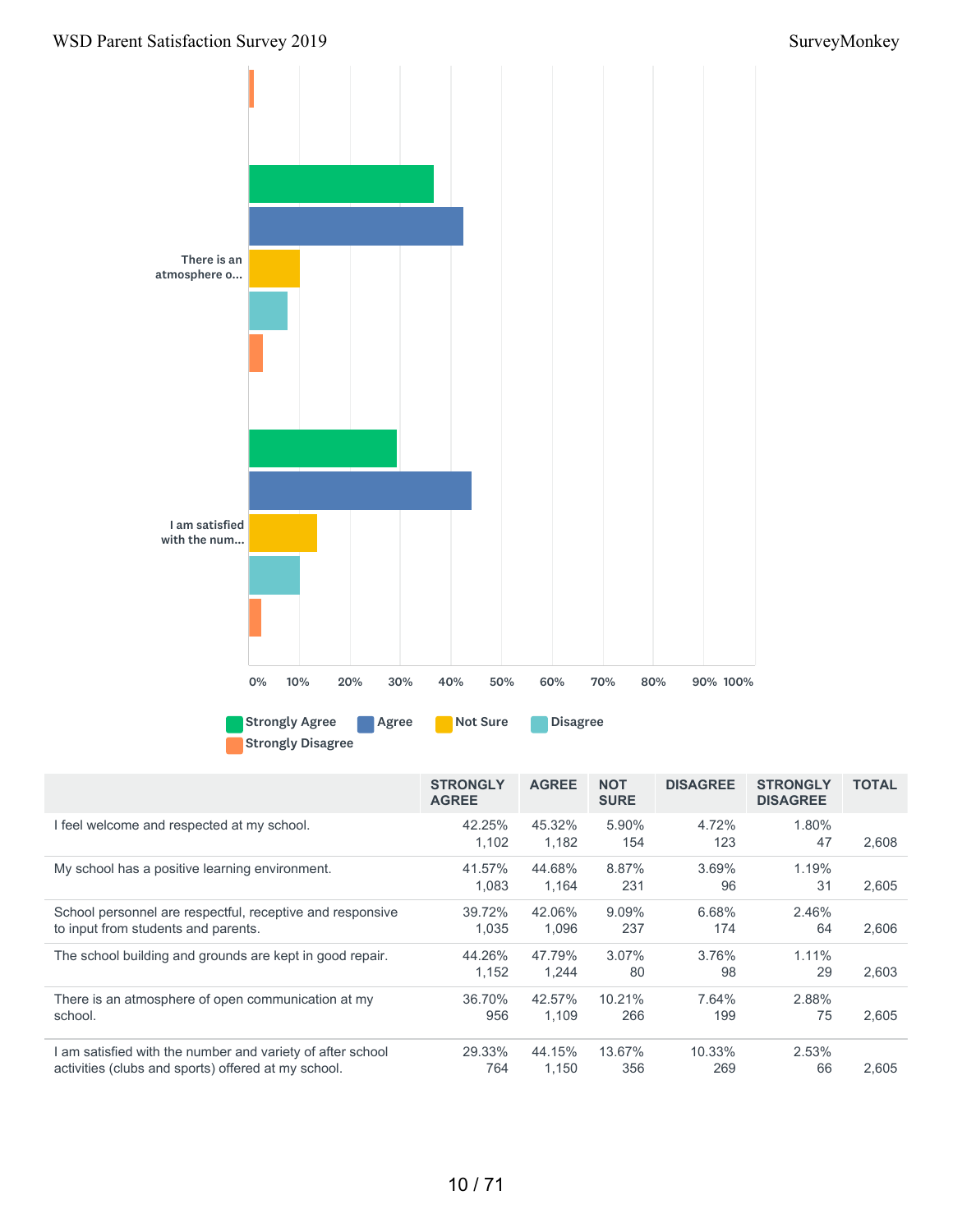

## Q5 Administration: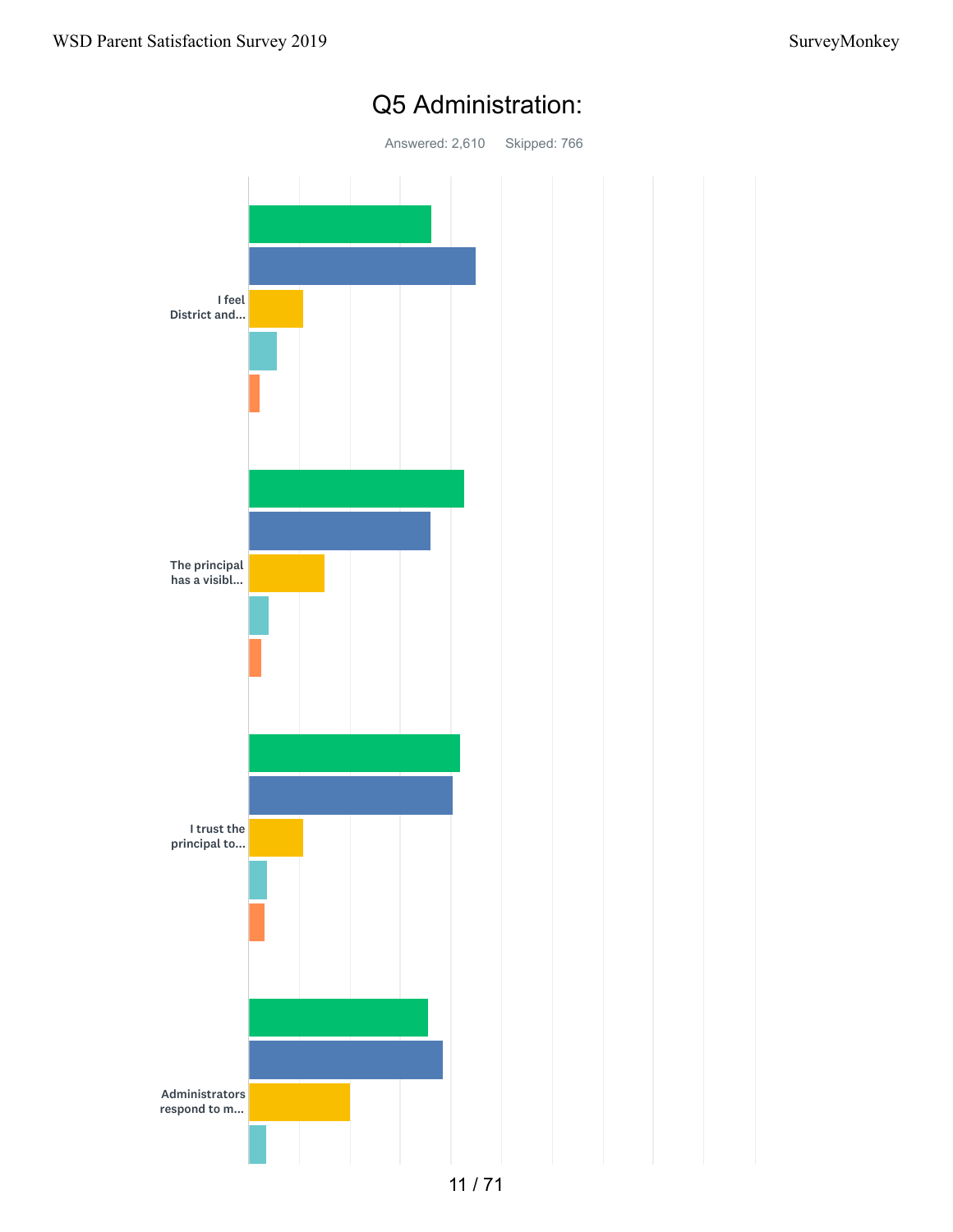

|                                                               | <b>STRONGLY</b><br><b>AGREE</b> | <b>AGREE</b>    | <b>NOT</b><br><b>SURE</b> | <b>DISAGREE</b> | <b>STRONGLY</b><br><b>DISAGREE</b> | <b>TOTAL</b> |
|---------------------------------------------------------------|---------------------------------|-----------------|---------------------------|-----------------|------------------------------------|--------------|
| feel District and building administrators care about students | 36.13%                          | 44.96%          | 10.93%                    | 5.60%           | 2.38%                              | 2.607        |
| and help provide a positive learning environment.             | 942                             | 1.172           | 285                       | 146             | 62                                 |              |
| The principal has a visible presence and is accessible to me  | 42.58%                          | 36.00%          | 14.96%                    | 4.04%           | 2.42%                              | 2.600        |
| when needed.                                                  | 1.107                           | 936             | 389                       | 105             | 63                                 |              |
| I trust the principal to make decisions that are in the best  | 41.86%                          | 40.36%          | 10.91%                    | 3.84%           | 3.03%                              | 2.604        |
| interest of students.                                         | 1.090                           | 1.051           | 284                       | 100             | 79                                 |              |
| Administrators respond to my calls in a timely manner.        | 35.64%<br>926                   | 38.57%<br>1.002 | 20.09%<br>522             | $3.50\%$<br>91  | 2.19%<br>57                        | 2,598        |
| The principal welcomes comments and suggestions, and is       | 36.85%                          | 34.47%          | 21.69%                    | 3.69%           | 3.30%                              | 2.605        |
| responsive to the concerns of parents and the community.      | 960                             | 898             | 565                       | 96              | 86                                 |              |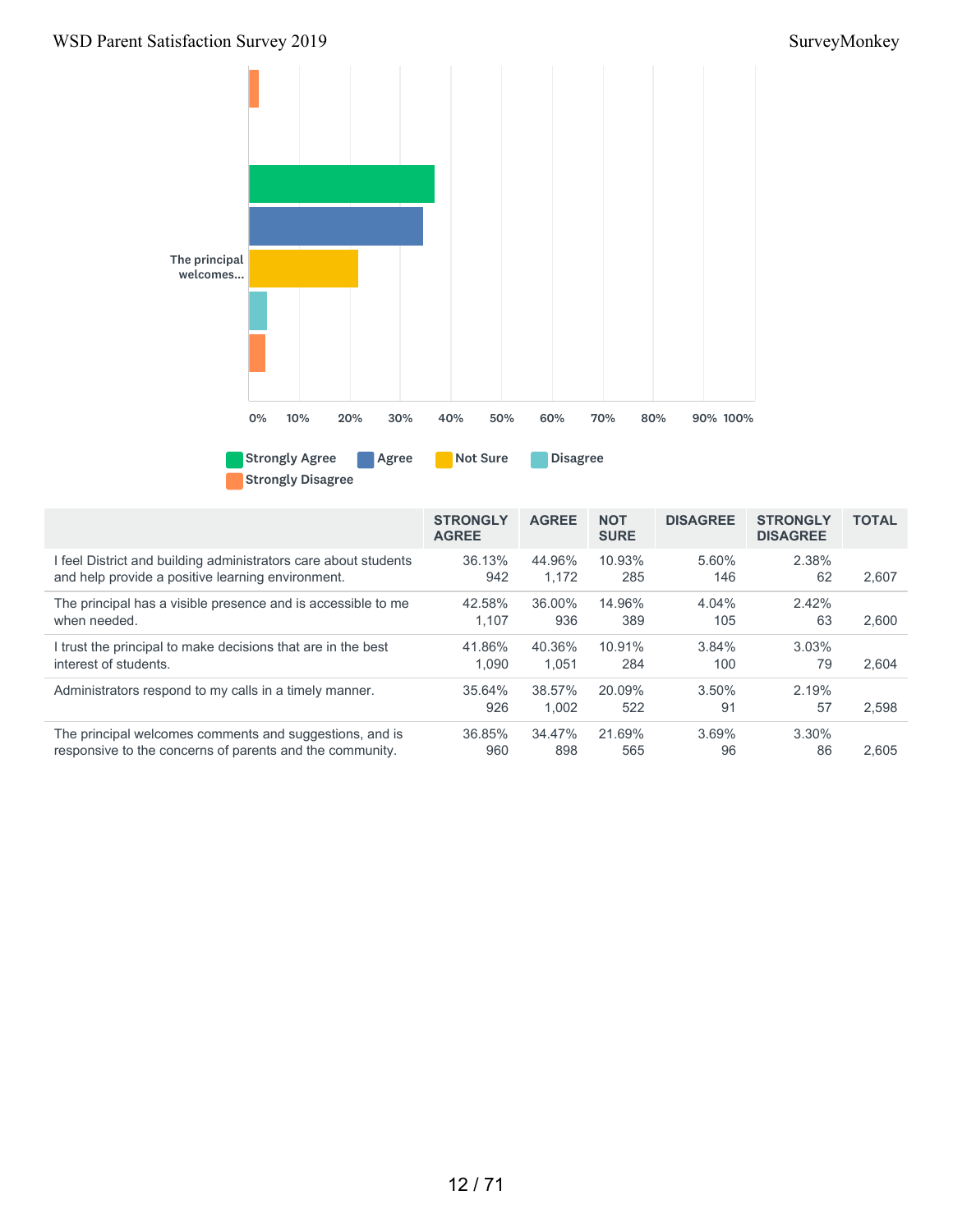

## Q6 Communication: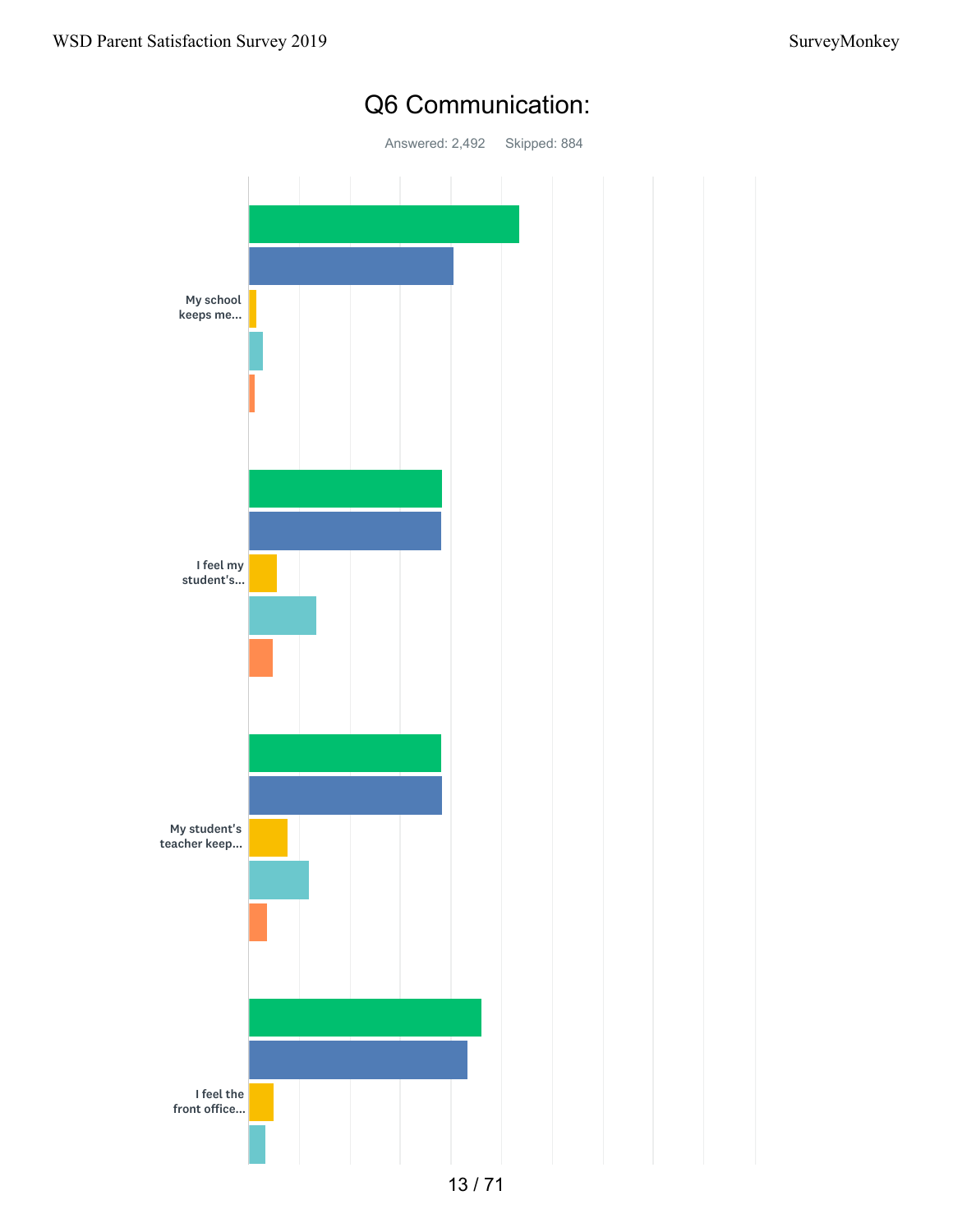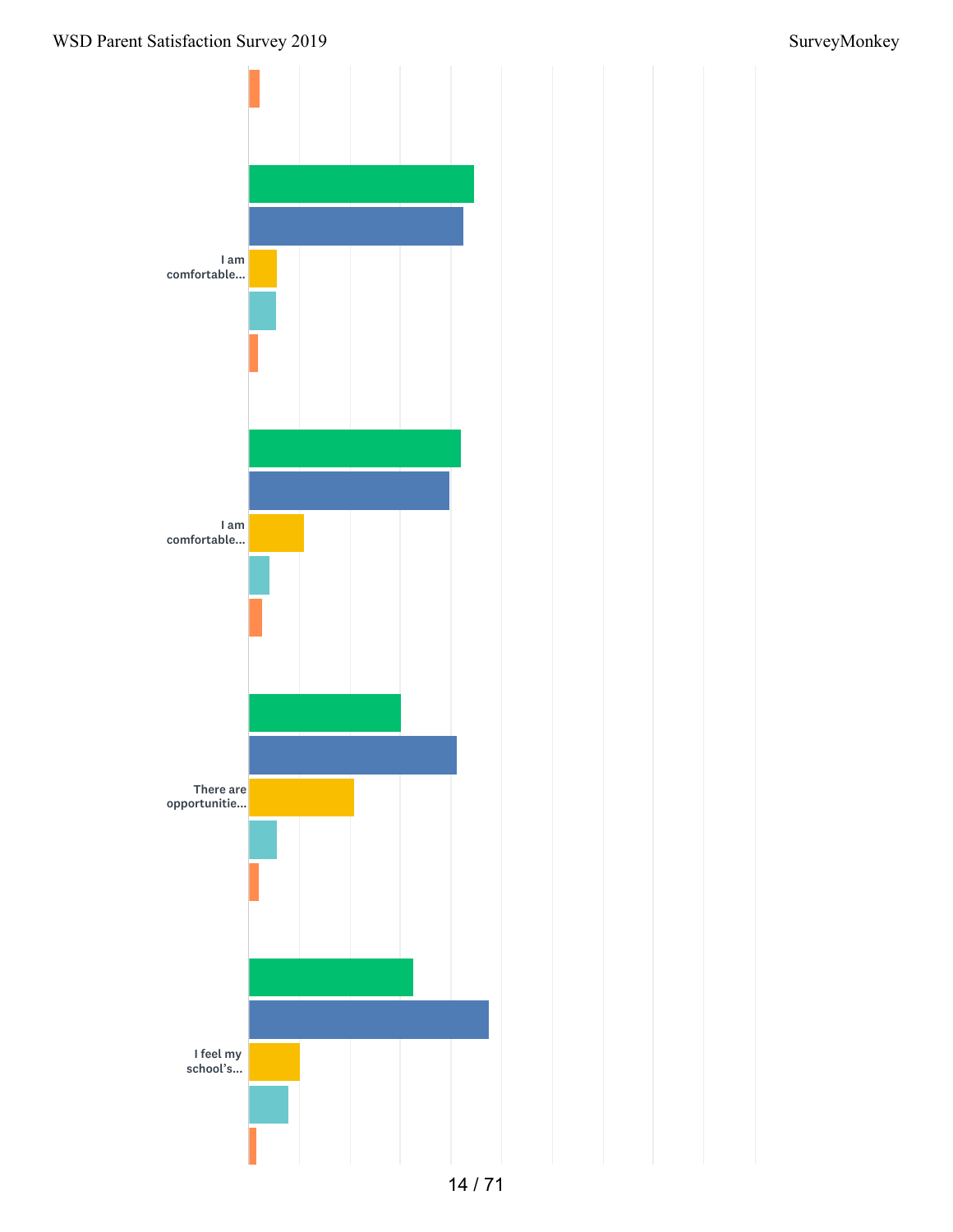

Strongly Agree Agree Not Sure Disagree Strongly Disagree

|                                                                 | <b>STRONGLY</b><br><b>AGREE</b> | <b>AGREE</b>    | <b>NOT</b><br><b>SURE</b> | <b>DISAGREE</b> | <b>STRONGLY</b><br><b>DISAGREE</b> | <b>TOTAL</b> |
|-----------------------------------------------------------------|---------------------------------|-----------------|---------------------------|-----------------|------------------------------------|--------------|
| My school keeps me well-informed of school activities           | 53.53%                          | 40.60%          | 1.65%                     | 2.97%           | 1.24%                              | 2,490        |
| through newsletters, email, eblast, and the parent portal, etc. | 1,333                           | 1,011           | 41                        | 74              | 31                                 |              |
| I feel my student's teacher keeps me well-informed of my        | 38.26%                          | 37.98%          | 5.58%                     | 13.29%          | 4.90%                              | 2,491        |
| student's academic performance.                                 | 953                             | 946             | 139                       | 331             | 122                                |              |
| My student's teacher keeps me well-informed of classroom        | 38.02%                          | 38.38%          | 7.72%                     | 12.02%          | 3.86%                              | 2,488        |
| activities.                                                     | 946                             | 955             | 192                       | 299             | 96                                 |              |
| I feel the front office staff communicates effectively with     | 46.02%                          | 43.37%          | 5.10%                     | 3.26%           | 2.25%                              | 2,488        |
| courtesy and a positive attitude.                               | 1,145                           | 1,079           | 127                       | 81              | 56                                 |              |
| am comfortable raising an issue or concern with a teacher.      | 44.65%<br>1,111                 | 42.40%<br>1,055 | 5.63%<br>140              | 5.35%<br>133    | 1.97%<br>49                        | 2,488        |
| am comfortable discussing an issue or concern with the          | 42.10%                          | 39.77%          | 11.14%                    | 4.18%           | 2.81%                              | 2,487        |
| principal.                                                      | 1,047                           | 989             | 277                       | 104             | 70                                 |              |
| There are opportunities for me to get involved in school-wide   | 30.21%                          | 41.27%          | 20.84%                    | 5.55%           | 2.13%                              | 2,486        |
| decisions.                                                      | 751                             | 1,026           | 518                       | 138             | 53                                 |              |
| I feel my school's website is up to date with pertinent and     | 32.73%                          | 47.54%          | 10.31%                    | 7.85%           | 1.57%                              | 2,484        |
| helpful information that is easy to locate.                     | 813                             | 1,181           | 256                       | 195             | 39                                 |              |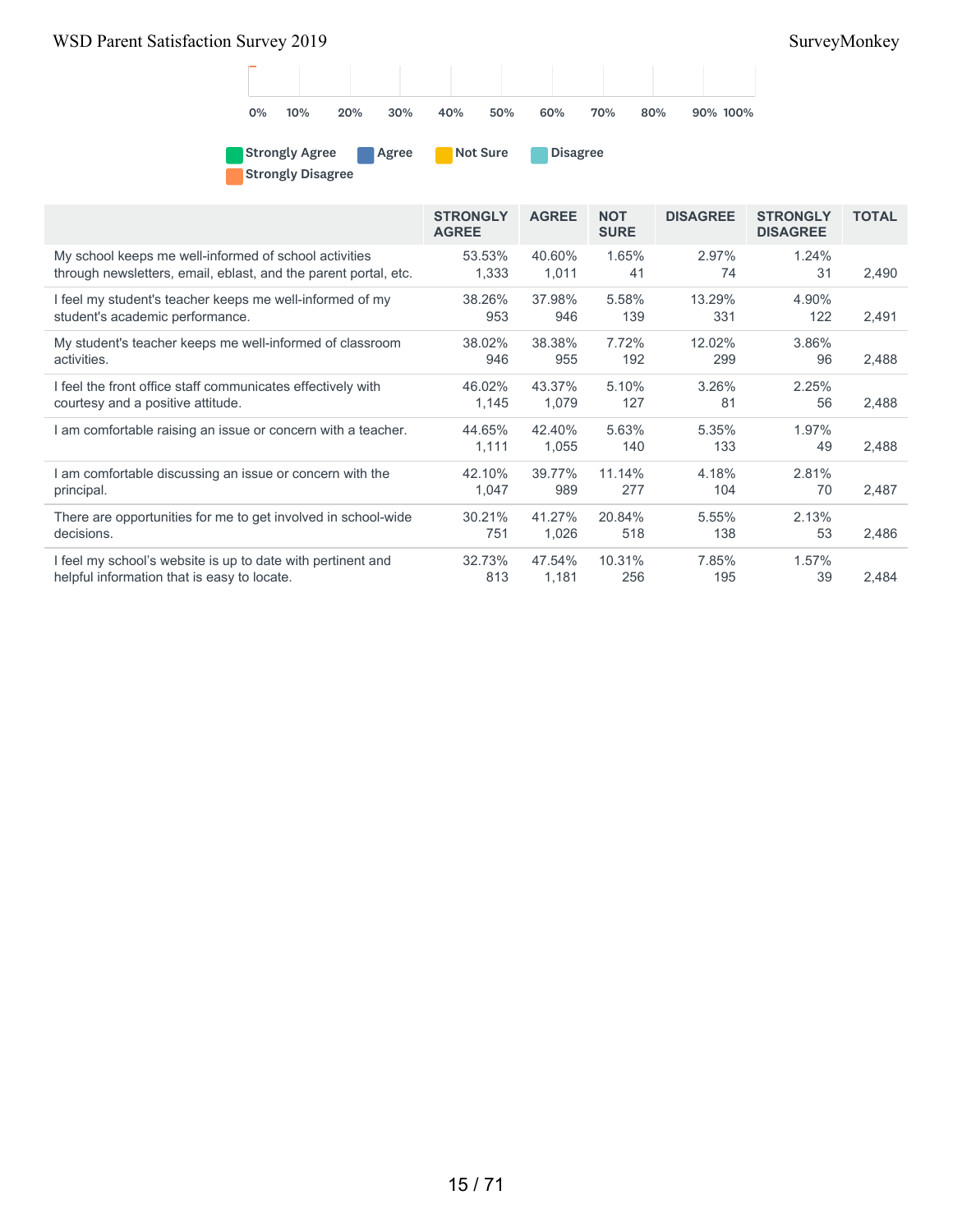

# Q7 Support Services: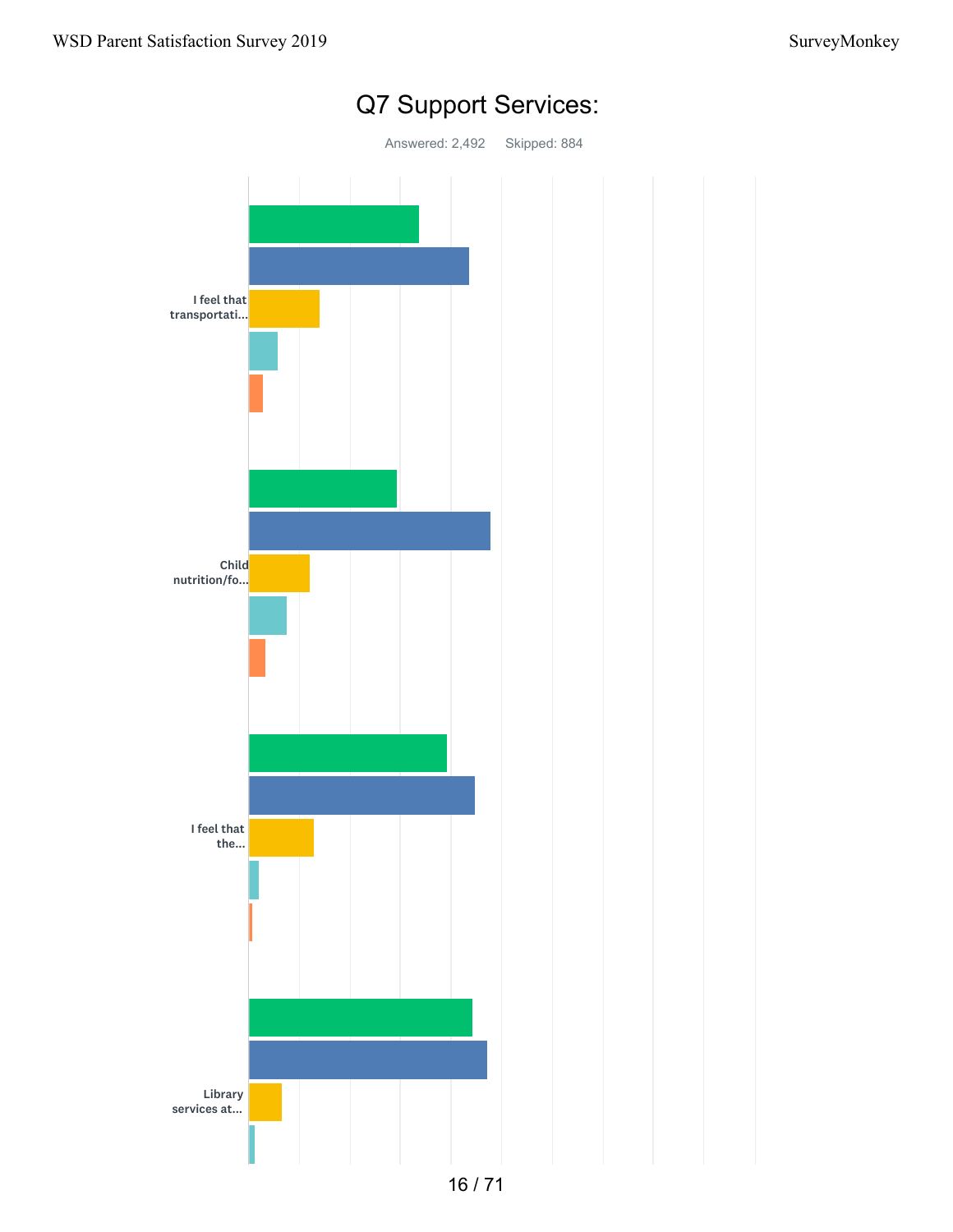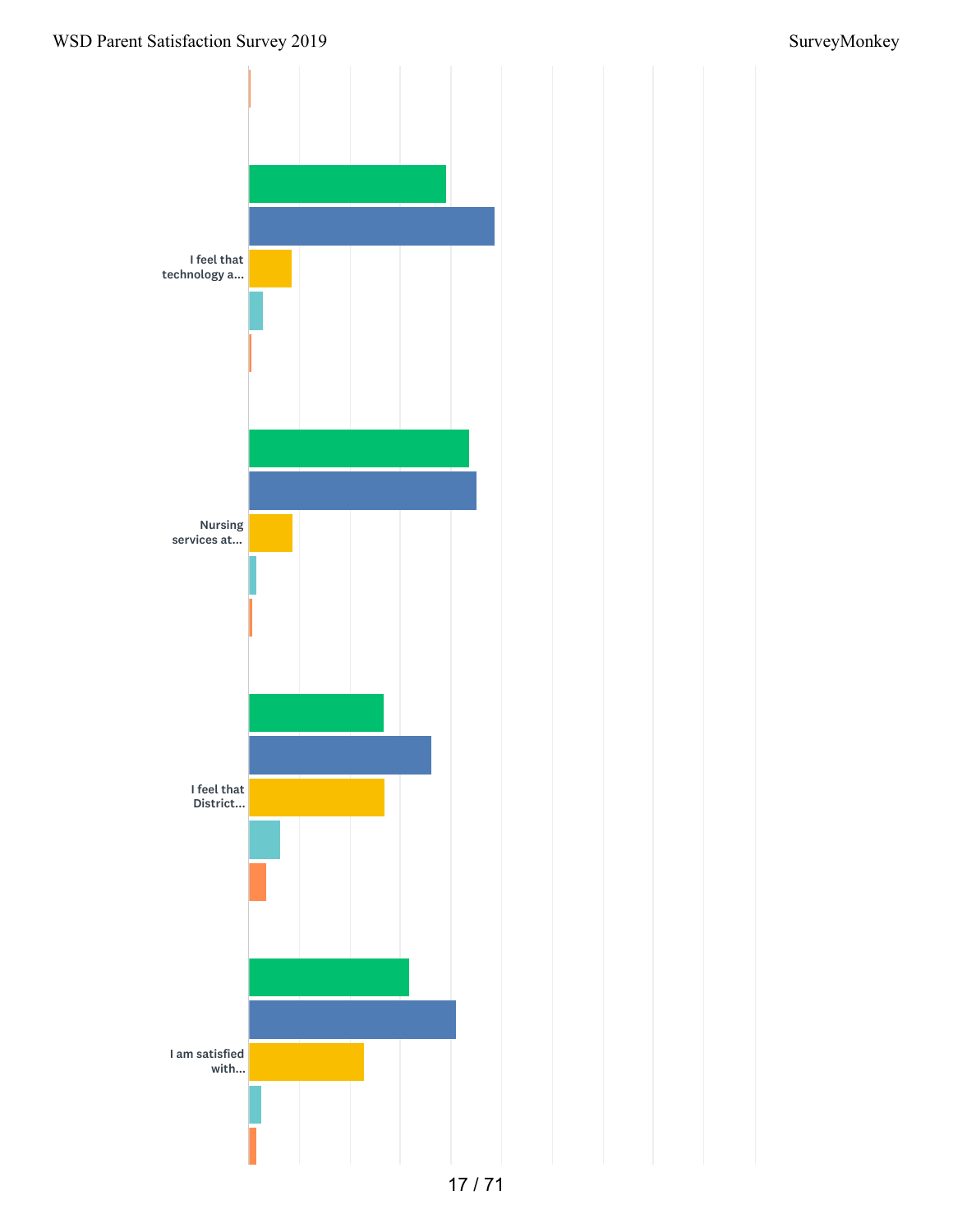

Strongly Agree Agree Not Sure Disagree Strongly Disagree

|                                                               | <b>STRONGLY</b><br><b>AGREE</b> | <b>AGREE</b> | <b>NOT</b><br><b>SURE</b> | <b>DISAGREE</b> | <b>STRONGLY</b><br><b>DISAGREE</b> | <b>TOTAL</b> |
|---------------------------------------------------------------|---------------------------------|--------------|---------------------------|-----------------|------------------------------------|--------------|
| I feel that transportation services at my school meet my      | 33.60%                          | 43.69%       | 13.96%                    | 5.77%           | 2.99%                              |              |
| student's needs.                                              | 833                             | 1,083        | 346                       | 143             | 74                                 | 2,479        |
| Child nutrition/food services at my school meet my            | 29.33%                          | 47.82%       | 12.05%                    | 7.45%           | 3.34%                              |              |
| student's needs.                                              | 728                             | 1,187        | 299                       | 185             | 83                                 | 2,482        |
| I feel that the custodial/janitorial services at my school    | 39.32%                          | 44.67%       | 13.03%                    | 2.09%           | 0.88%                              |              |
| meet my student's needs.                                      | 978                             | 1,111        | 324                       | 52              | 22                                 | 2,487        |
| Library services at school meet my student's needs.           | 44.41%                          | 47.30%       | 6.60%                     | 1.25%           | 0.44%                              |              |
|                                                               | 1,104                           | 1,176        | 164                       | 31              | 11                                 | 2,486        |
| I feel that technology and computer services at my school     | 39.17%                          | 48.71%       | 8.57%                     | 2.90%           | 0.64%                              |              |
| meet my student's needs.                                      | 973                             | 1,210        | 213                       | 72              | 16                                 | 2,484        |
| Nursing services at school meet my student's needs.           | 43.80%                          | 45.13%       | 8.70%                     | 1.61%           | 0.76%                              |              |
|                                                               | 1,088                           | 1,121        | 216                       | 40              | 19                                 | 2,484        |
| I feel that District finances are used effectively to benefit | 26.88%                          | 36.14%       | 27.08%                    | 6.36%           | 3.54%                              |              |
| students.                                                     | 668                             | 898          | 673                       | 158             | 88                                 | 2,485        |
| am satisfied with PTA/PTO/PTC support at my school.           | 31.86%                          | 41.07%       | 22.89%                    | 2.49%           | 1.69%                              |              |
|                                                               | 792                             | 1,021        | 569                       | 62              | 42                                 | 2,486        |